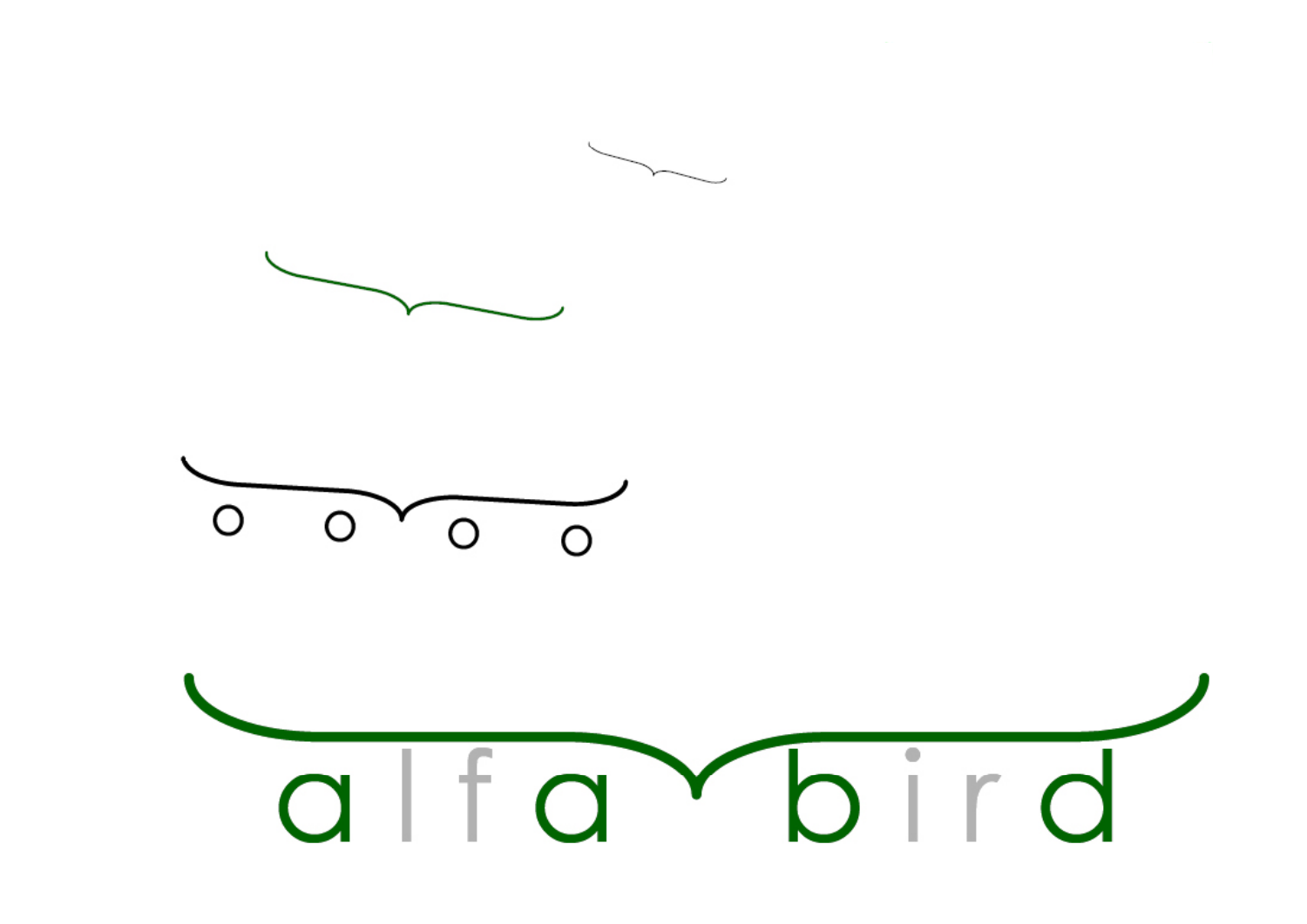

**iNTeg-Risk Conference 2-3 June 2009, Stuttgart**

**Alternative fuels and biofuels for aircraft development Pro ject overview**

> **Elements of contextDescription of the project**

**prepared by O. Salvi (EU-VRi)**

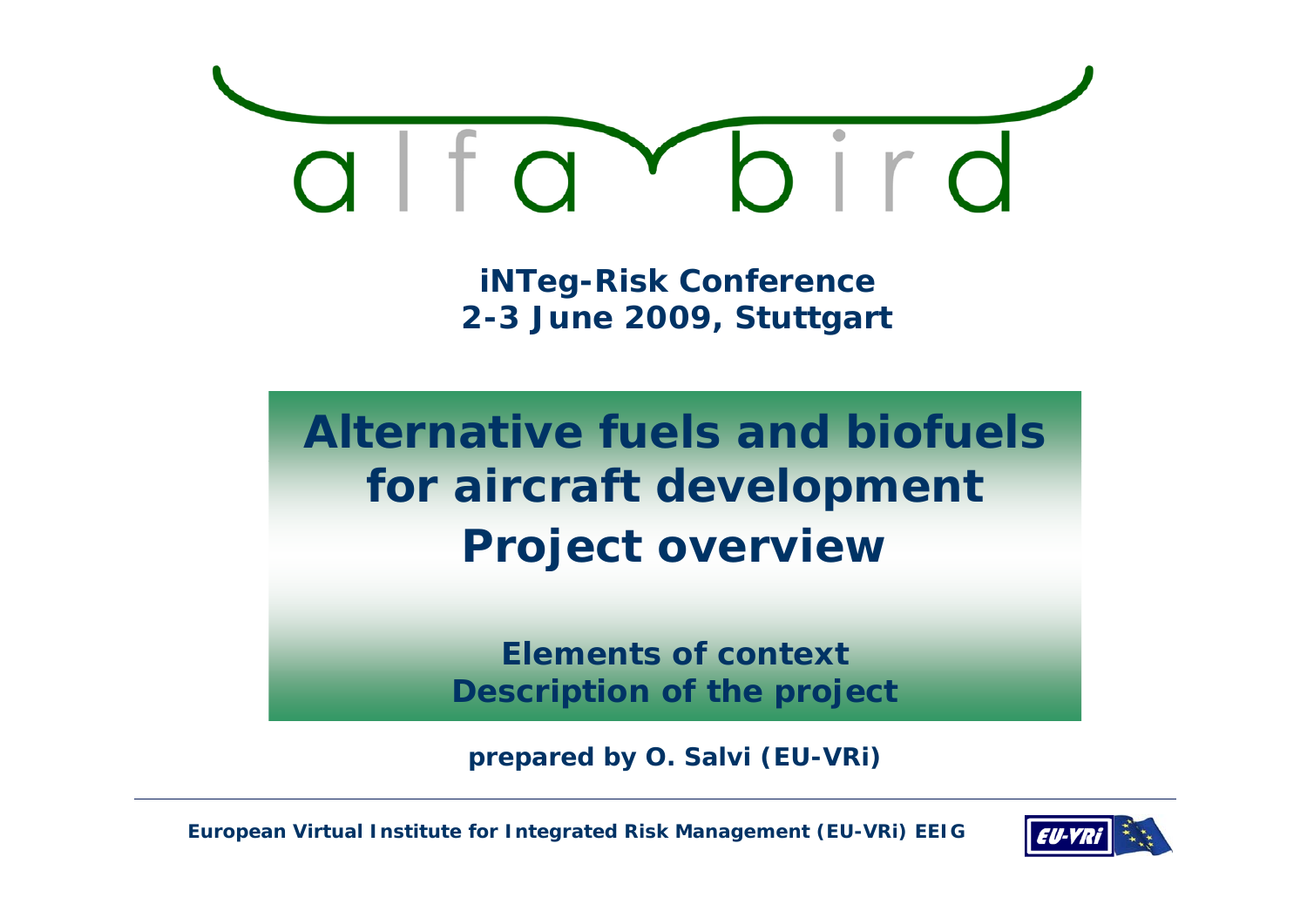# **Elements of context**

- ¾ **Air traffic growth ? and market evolution ?**
- ¾ **Fluctuation of the fuel prices and availability of feedstock for bio / alternative fuels**
- $\triangleright$  Technical constraints for aircraft fuels, for the **supply chain**
- ¾ **Several options: alcohols, esters, HVO, furanics, GTL, CTL, XTL...**
- ¾ **Strict regulation / certification process for new fuels is heavy**

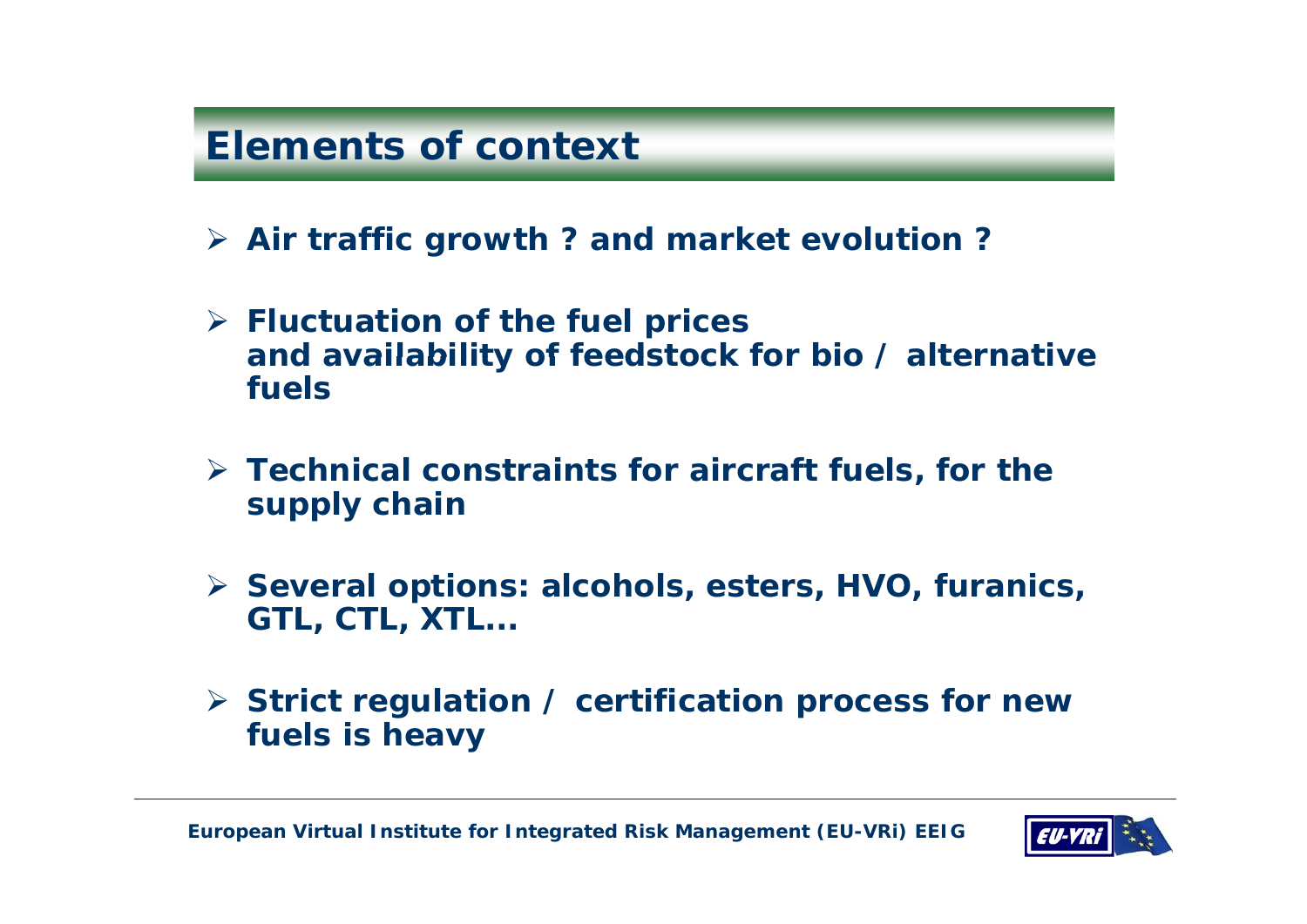

#### **Basic ideas and main objectives**

**ALFA-BIRD** aims at developing the use of alternative fuels in aeronautics.

In a context where the price of oil is increasing and with impact of fossil fuels on climate change, the sustainable growth of the civil aviation is conditioned by the respect of the environment.

In this context, using biofuels and alternative fuels in aeronautics is a great challenge, since the operational constraints (e.g. flight in very cold conditions) are very strict, and due to the long lifetime of current civil aircraft (almost 50 years).

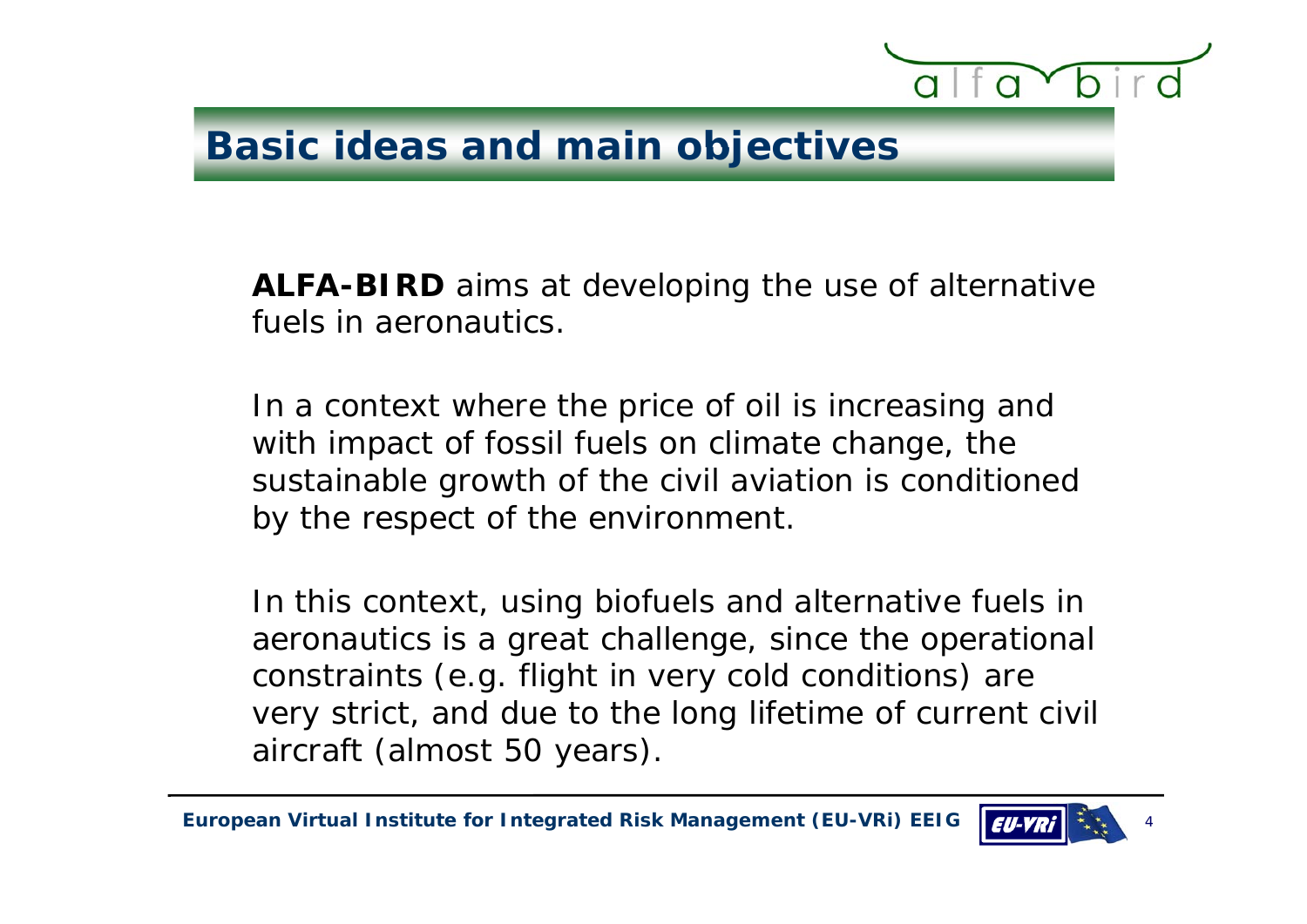

## **Basic ideas and main objectives**

The main objective of ALFA-BIRD is to develop the use of alternative fuels in aeronautics with a long-term perspective, and therefore to help

- improving each country's energy independence,
- lessening global-warming effects,
- and softening the economic uncertainty of crude oil peaking.

ALFA-BIRD will investigate new approaches and new alternative fuels to power aircrafts with the possibility to revisit the fuel s pecifications and reconsider the whole aircraft system composed by the triplet: fuel, engine and ambience.

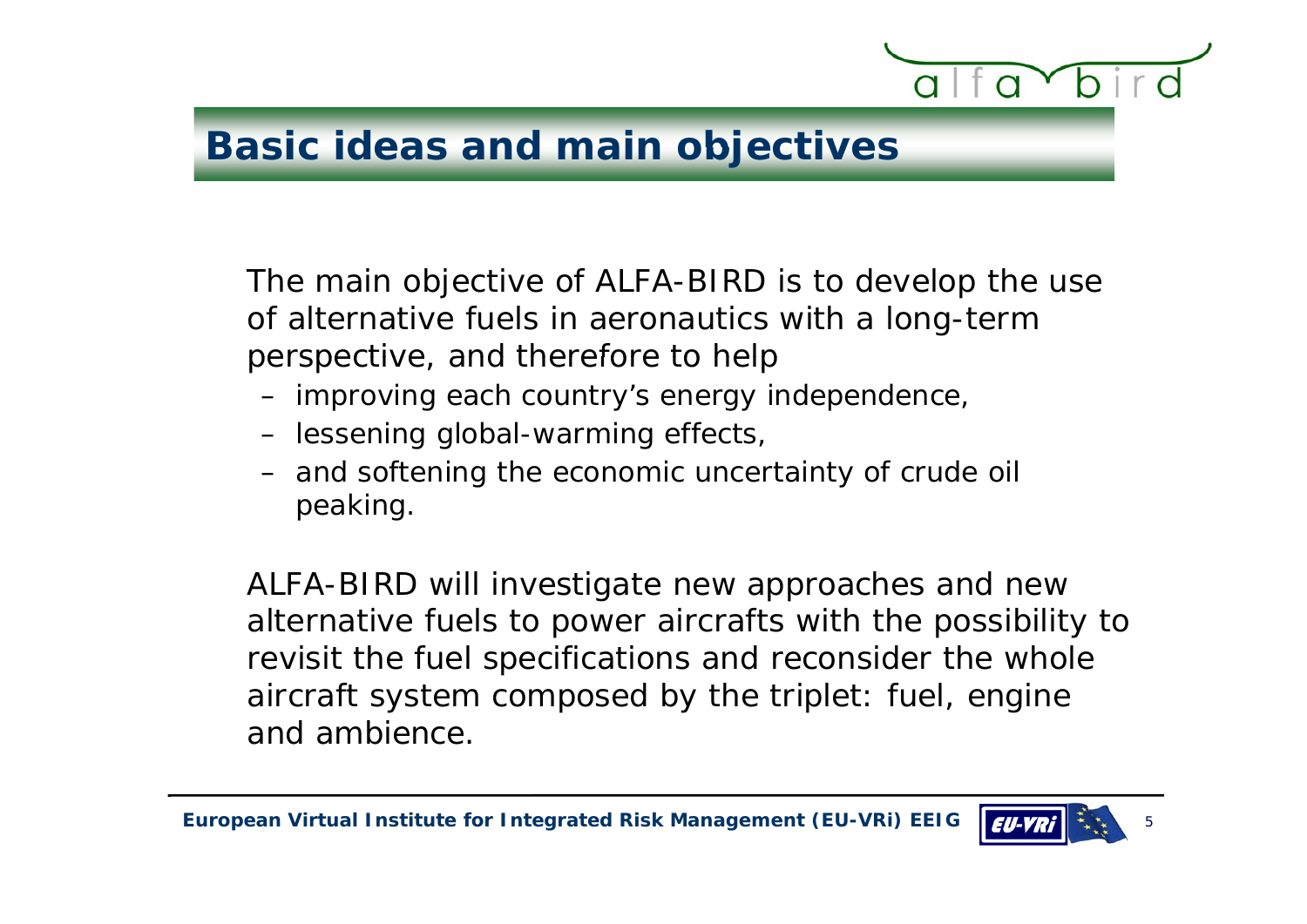

#### **Basic ideas and main objectives**

In operational terms, ALFA-BIRD addresses the following objectives :

- To identify and evaluate possible alternative fuels to petroleum kerosene, considering the whole aircraft system;
- To assess the adequacy of a selection of up to 5 alternative fuels with aircraft requirements, based on series of tests and experiments ;
- To evaluate the environmental and economical performance of selected alternative fuels ;
- To set the path towards industrial use of the "best" alternative fuels.

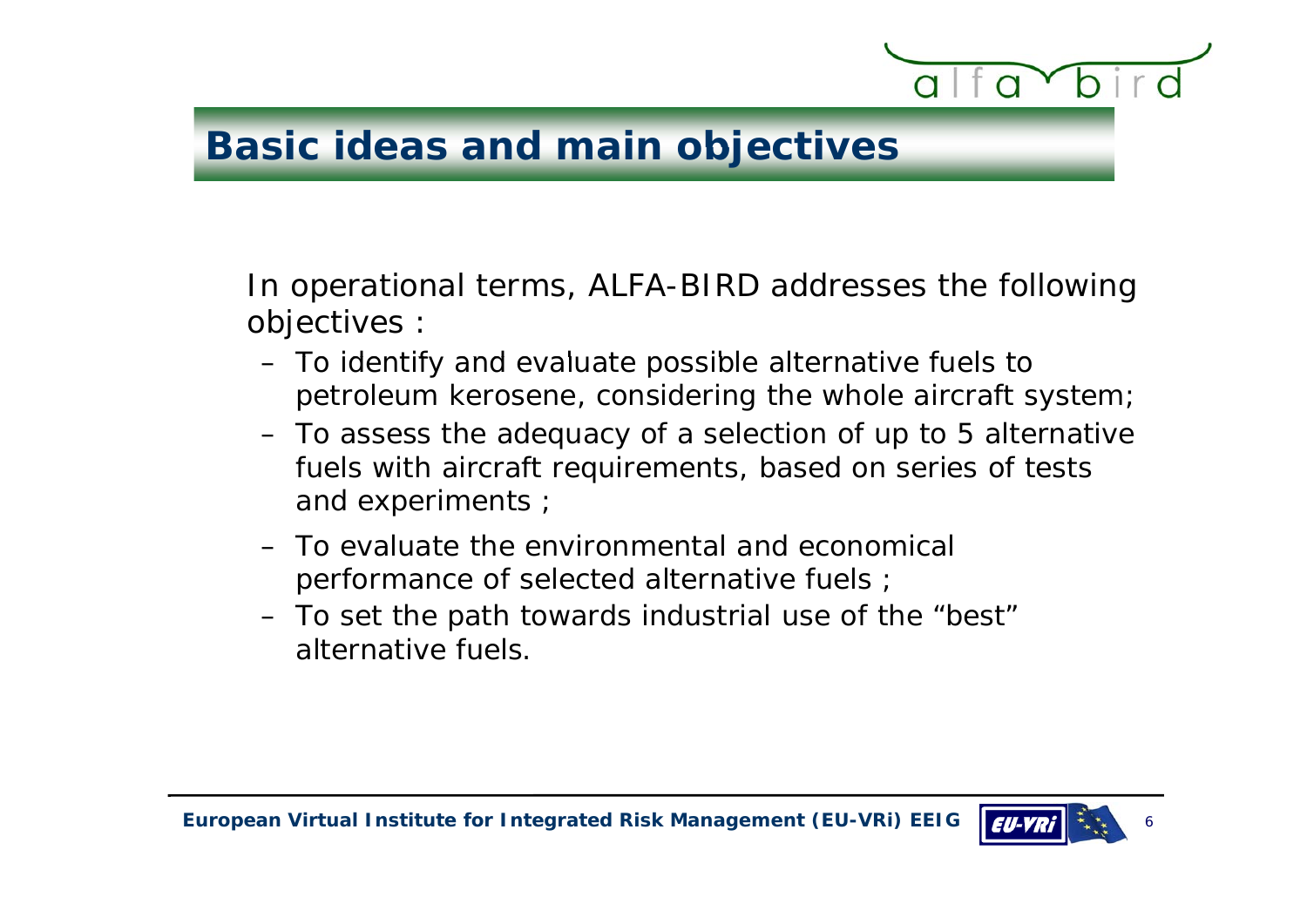

# **Partner involved**

- **Integrated Risk Management, DE**
- **Airbus France, FR**
- **Airbus Central Entity, FR**
- 
- **Avio S.p.A, IT**
- **Centre National de la Recherche Scientifique, FR**
- **Technologica Group, BE**
- **Dassault Aviation, FR**
- **Deutsches Zentrum für Luft- und Raumfahrt e.V., DE**
- **Institut National de l'E i t I d t i l t dl'Environnement Industriel et des Risques, FR**
- **Institut National des Sciences Appliquées of Toulouse FR Toulouse,**
- **European Virtual Institute for <sup>12</sup> IFP-Institut Français du Pétrole, FR 13**
	- **L ff G FRLesaffre Group,**
	- **MTU Aero Engines GmbH, DE**
- **Office National d'Études et de Recherches Aérospatiales FR Airbus UK, UK Aérospatiales,** 
	- **ROLLS-ROYCE, UK**
	- **SASOL Technology (Pty) Ltd., ZA**
	- **SHELL A iation UK Aviation,**
	- **SNECMA, FR**
	- **University of Sheffield, UK**
	- **U i ität K l h DEUniversität Karlsruhe,**
	- **Graz University of Technology, AU**
	- **University of Toronto, CA**

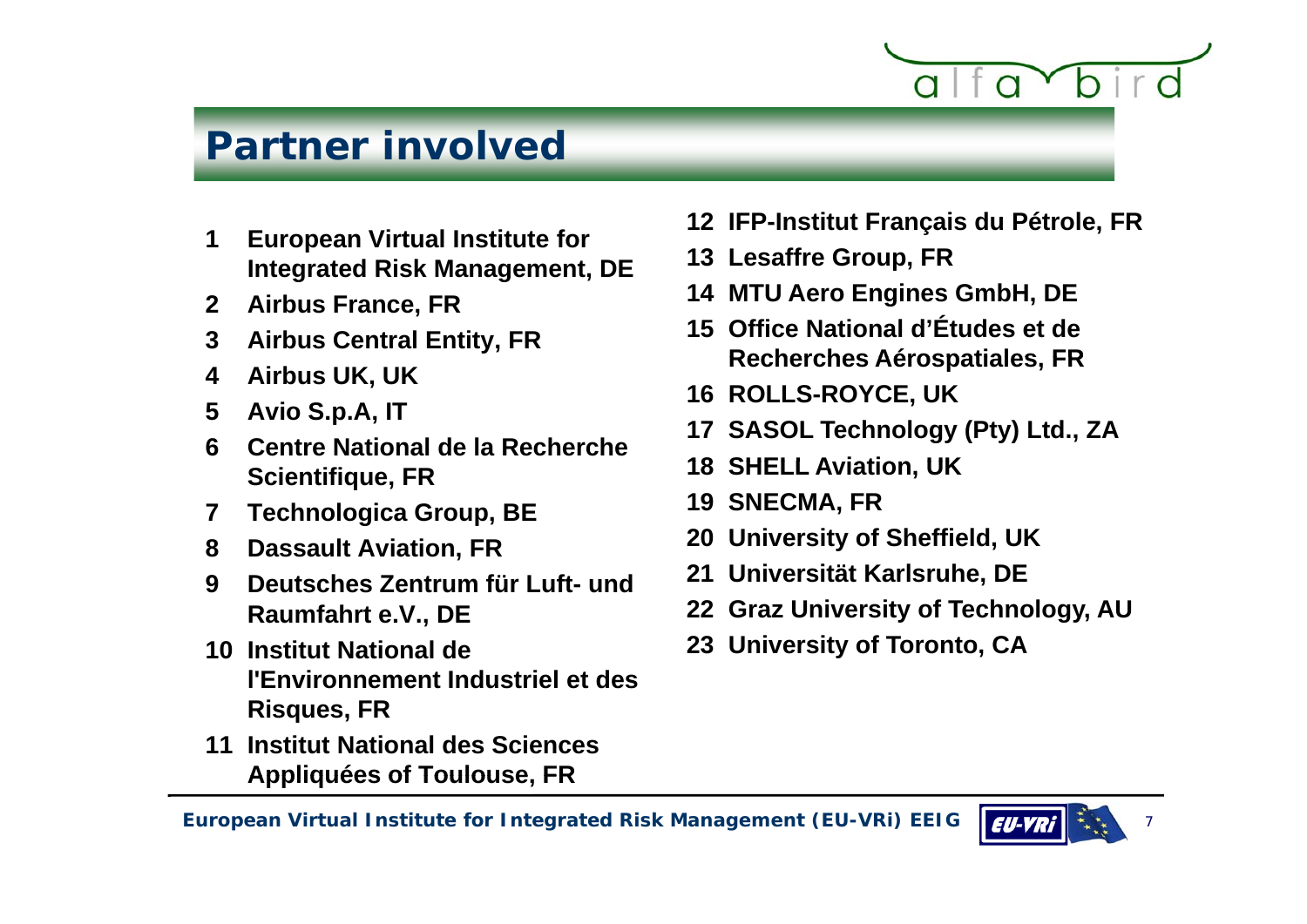

# **Project overview**



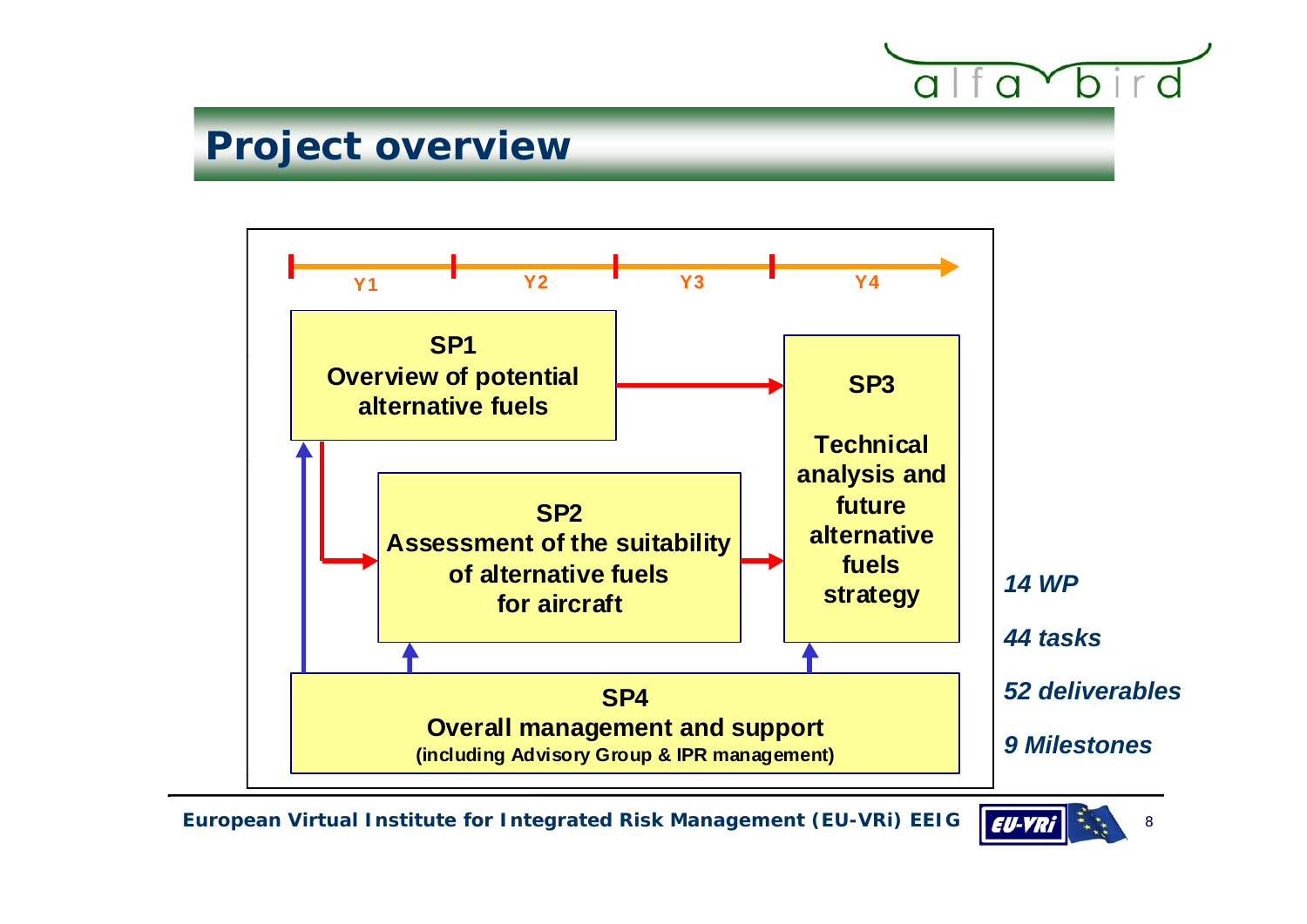

#### **SP1**



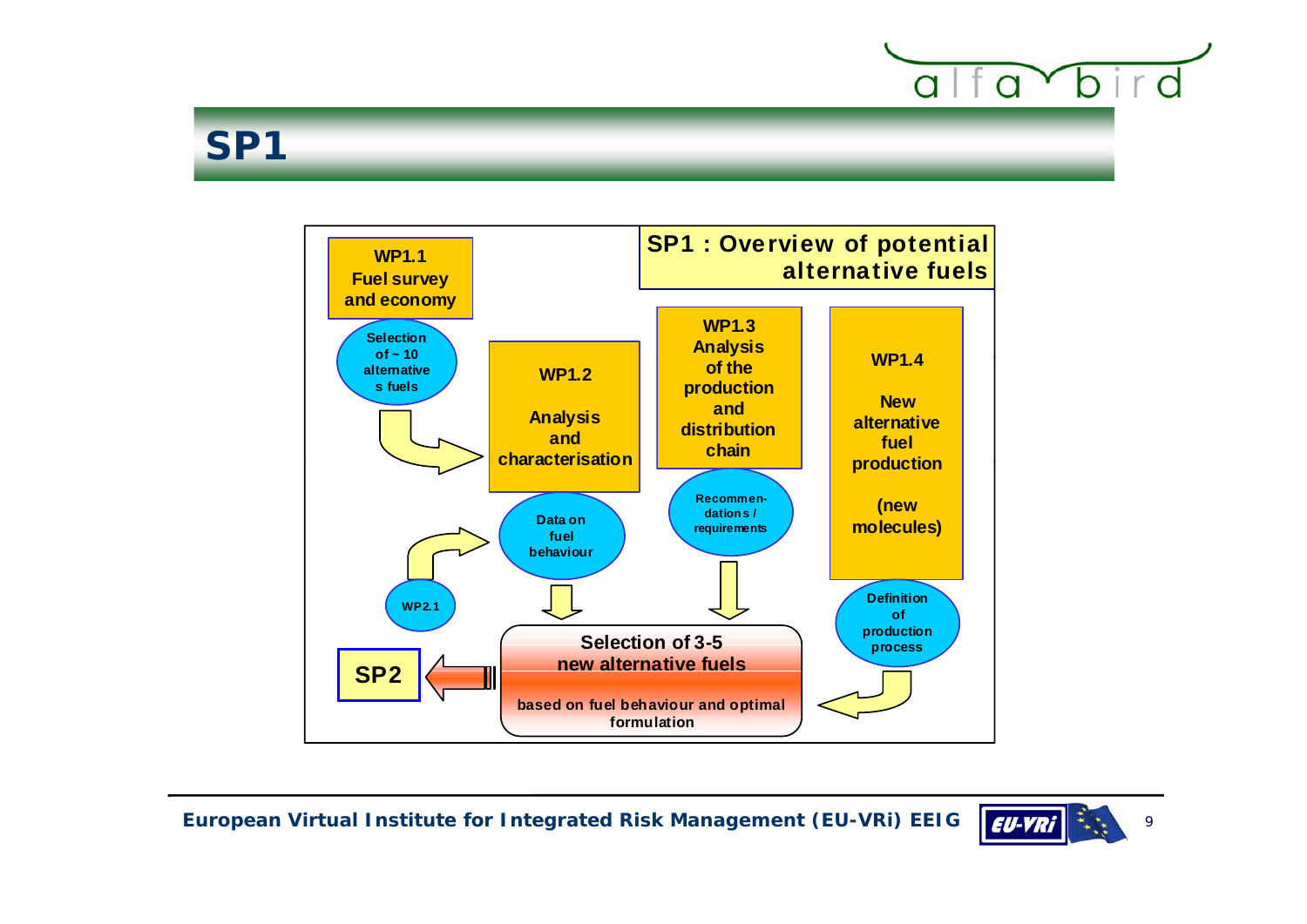

# **SP2**



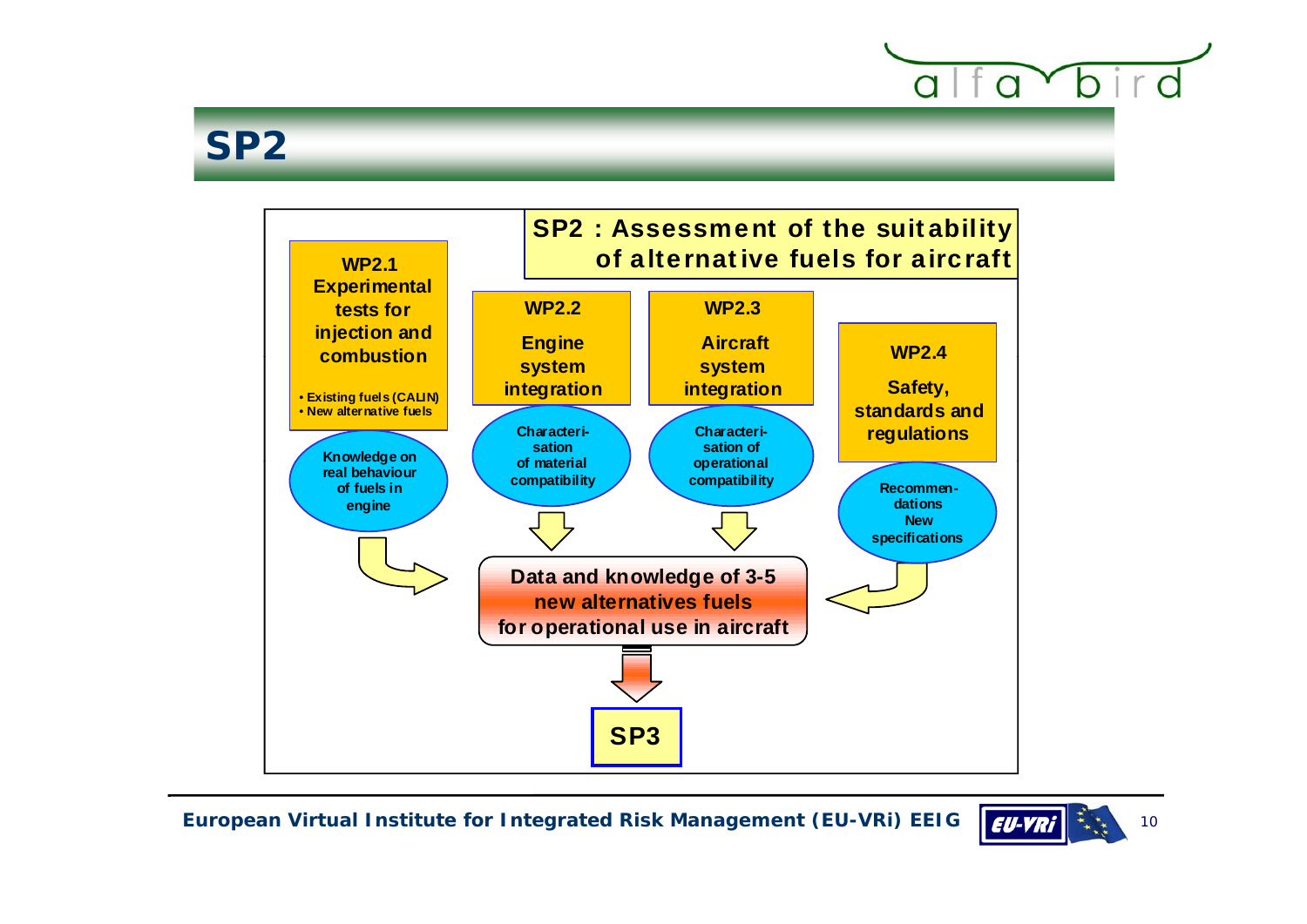

# **SP3**



**European Virtual Institute for Integrated Risk Management (EU-VRi) EEIG** 11

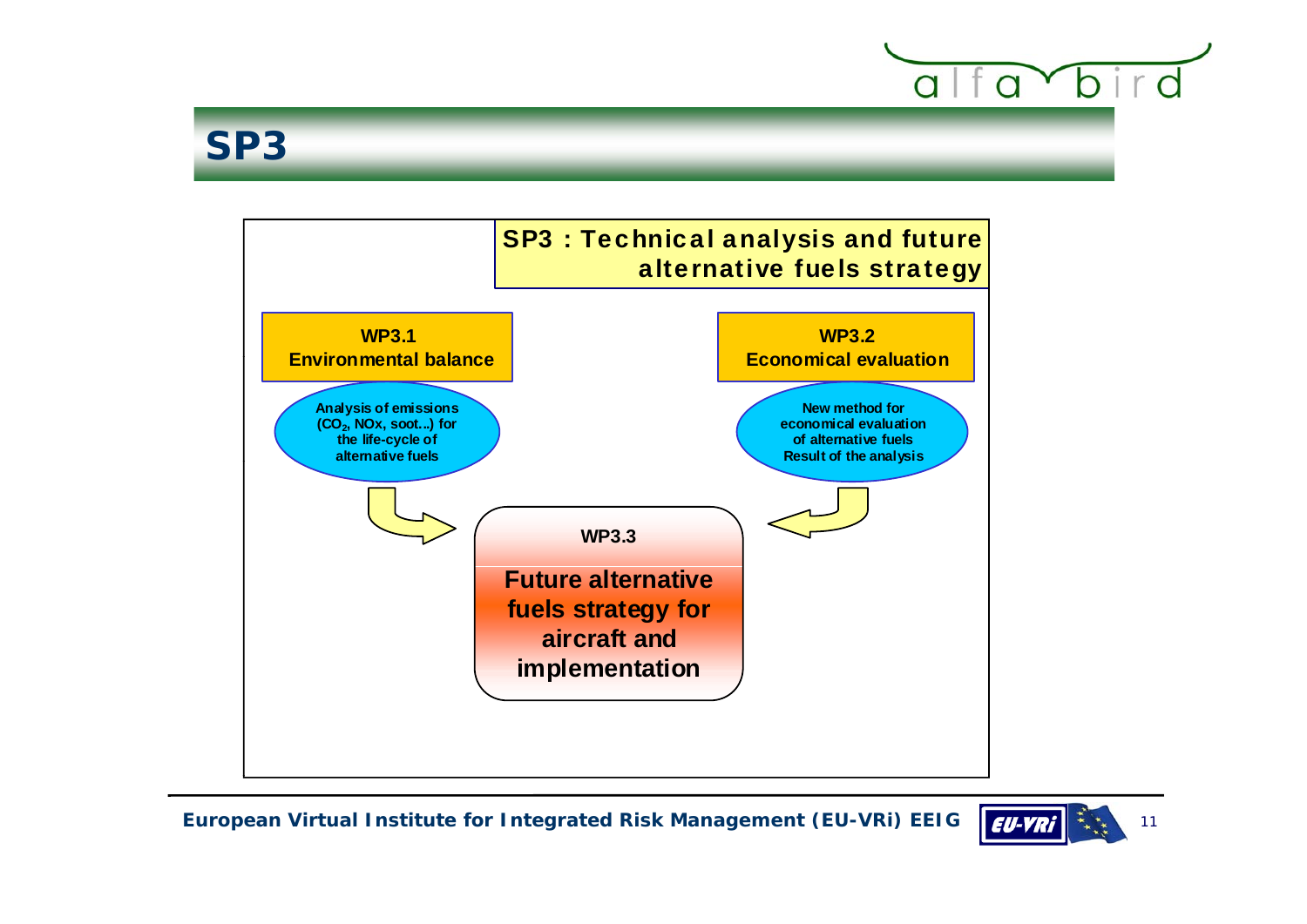# **Organization**



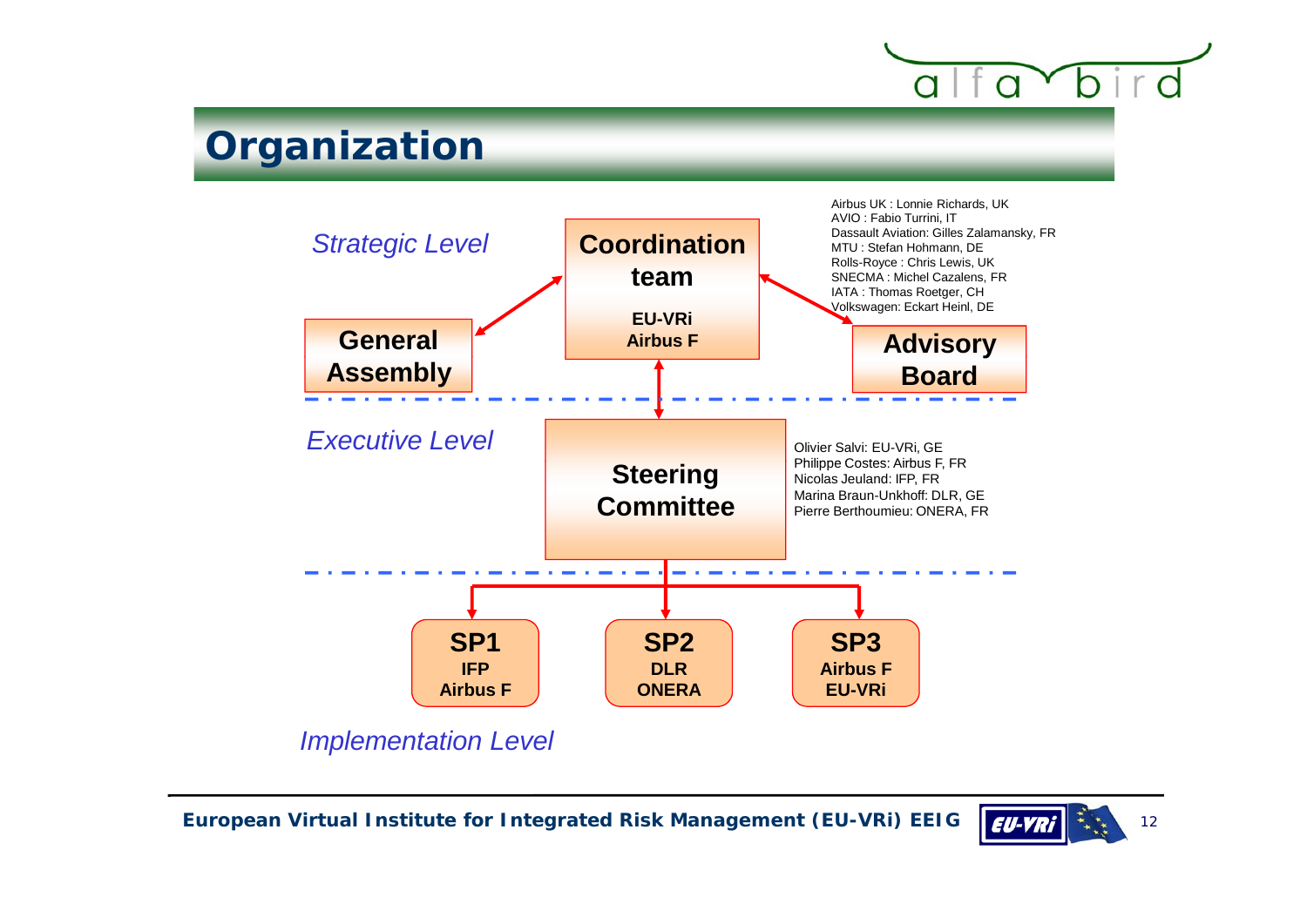

#### **Features**

**Total Budget: 9 750 000 € EC Grant: 6 820 000 €**

| Start: | <b>1st July 2008</b> |
|--------|----------------------|
| End:   | <b>30 June 2012</b>  |

#### **Coordinator:**

European Institute for Integrated Risk Management (EU-VRi)

#### **Contact:**

Web: http://www.alfa-bird.eu-vri.eu Email: alfabird@eu-vri.eu

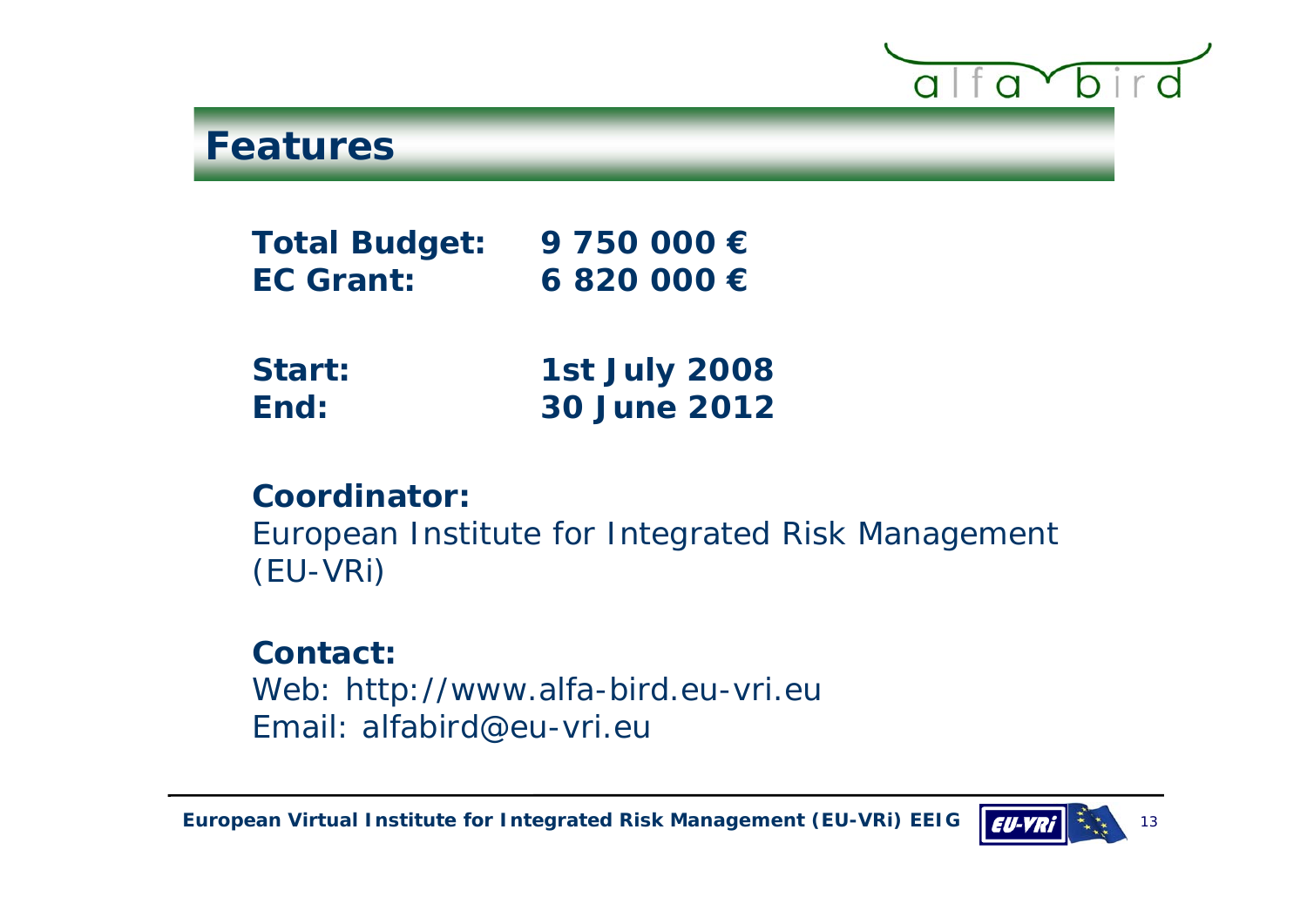

**The research leading to these results has received funding from the European Community s' Seventh Framework Programme (FP7/2007-2013) under grant agreement n° 213266**